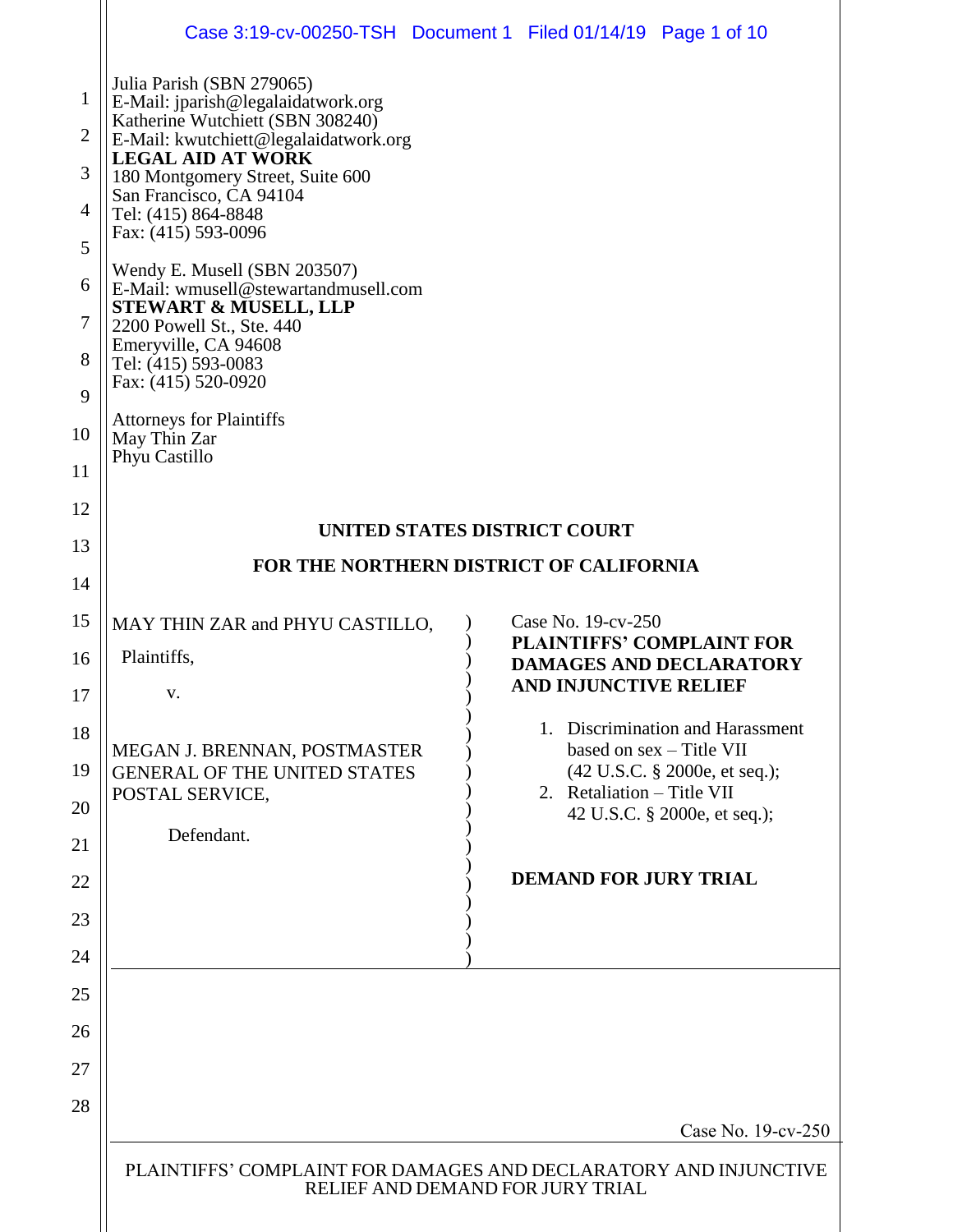Plaintiffs May Thin Zar and Phyu Castillo allege as follows:

### **INTRODUCTION**

3 4 5 6 7 8 9 10 11 1. Plaintiffs May Thin Zar and Phyu Castillo ("Plaintiffs" or "Ms. Thin Zar" and "Ms. Castillo"), are employees of the United States Postal Service ("Defendant" or "U.S.P.S") in Daly City, California. They bring this Title VII action for sexual harassment and sex discrimination perpetrated by their supervisor and co-employee, Ronald Caluag. Mr. Caluag's harassing conduct included restraining Plaintiffs against their will; engaging in unwelcomed offensive touching, grabbing, and kissing; and making unwelcomed lewd, sexual, and aggressive comments. This sexually harassing conduct was both severe and pervasive and created a hostile work environment for Plaintiffs. Although aware of Mr. Caluag's conduct, the U.S.P.S failed to adequately protect Plaintiffs. Plaintiffs also bring a claim for retaliation.

2. Plaintiffs seek an injunction that prohibits the U.S.P.S. from assigning Mr. Caluag to any facility at which the Plaintiffs are working and that requires the U.S.P.S. to take all steps necessary to protect Plaintiffs and other female employees from sexual harassment and discrimination by Mr. Caluag. Plaintiffs also seek an award of compensatory damages for pain and suffering, reasonable attorneys' fees, and costs.

### **JURISDICTION AND VENUE**

3. This court has jurisdiction over the subject matter pursuant to 28 U.S.C. §§ 1331, 1343(a)(4). This action arises under federal law: Title VII of the Civil Rights Act of 1964, 42 U.S.C. § 2000e, *et seq.*.

4. Venue is proper in the Northern District of California pursuant to 28 U.S.C. § 1391(e), because the unlawful practices alleged in this complaint occurred in the Northern District of California.

## **INTRADISTRICT ASSIGNMENT**

25 26 27 5. Assignment of this action to the San Francisco Division of this Court is proper pursuant to Local Rule 3-2(c) and (d) because the events giving rise to this action occurred in San Mateo County, California.

28

1

2

12

13

14

15

16

17

18

19

20

21

22

23

24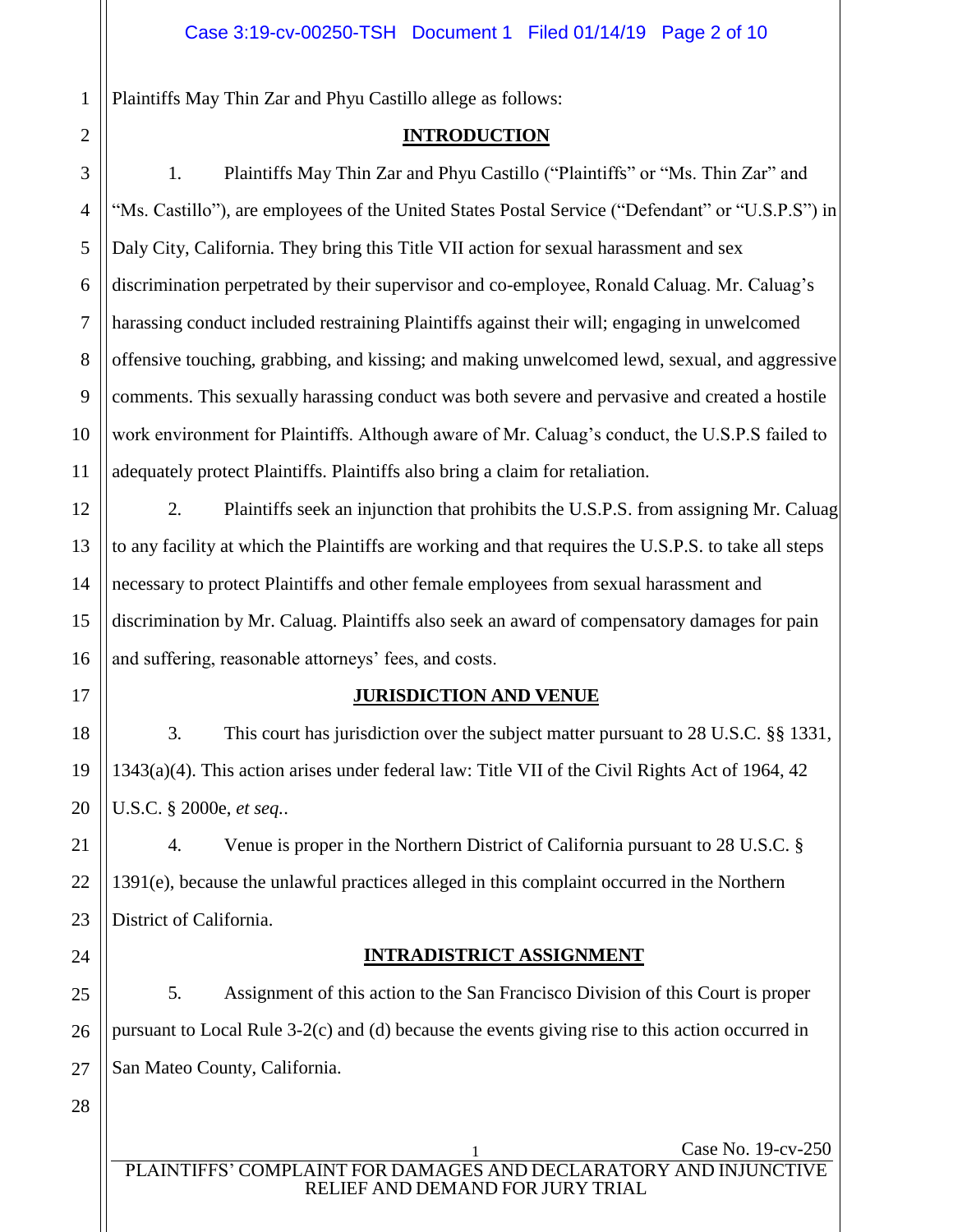### Case 3:19-cv-00250-TSH Document 1 Filed 01/14/19 Page 3 of 10

### **PARTIES**

6. Plaintiff May Thin Zar is, and at all relevant times was, a resident of the Northern District of California and employed by Defendant U.S.P.S. at its Post Office in Daly City.

7. Plaintiff Phyu Castillo is, and at all relevant times was, a resident of the Northern District of California and employed by Defendant U.S.P.S. at its Post Office in Daly City.

8. Defendant Megan J. Brennan is Postmaster General of the U.S.P.S. and is therefore head of the relevant executive agency. Accordingly, Ms. Brennan is named as defendant in this action pursuant to 28 U.S.C. § 2000e-16(c). Defendant is sued in her official capacity only.

### **EXHAUSTION OF ADMINISTRATIVE REMEDIES**

10 12 13 14 9. Plaintiff May Thin Zar filed an informal EEO complaint on December 8, 2017, followed by a formal EEO complaint on approximately March 20, 2018. In mid-April, Ms. Thin Zar responded to the Acceptance for Investigation, requesting that the EEO investigate all complaints alleged in her complaint. The EEO investigated and issued its final agency decision on November 13, 2018.

# 10. Plaintiff Phyu Castillo filed an informal EEO complaint on approximately January 9, 2018, which she amended on or about February 28, 2018, followed by a formal EEO complaint on approximately April 4, 2018. The EEO investigated and issued its final agency decision on October 18, 2018.

11. Plaintiffs have fully exhausted their administrative remedies and are entitled to file in the district court.

### **FACTS**

### 22 **May Thin Zar**

12. Ms. Thin Zar is female. She began working for the U.S.P.S. at its Daly City location in September 2016 and continues to be employed there. Her primary job duties include preparing and delivering mail.

28 13. Soon after beginning her employment, Ms. Thin Zar noticed that Mr. Caluag watched her and tried to stay in close proximity to her. Shortly thereafter, almost every shift that he supervised Ms. Thin Zar, approximately once weekly, Mr. Caluag started telling her that he liked

Case No. 19-cv-250 PLAINTIFFS' COMPLAINT FOR DAMAGES AND DECLARATORY AND INJUNCTIVE RELIEF AND DEMAND FOR JURY TRIAL

8

9

11

15

16

17

18

19

20

21

23

24

25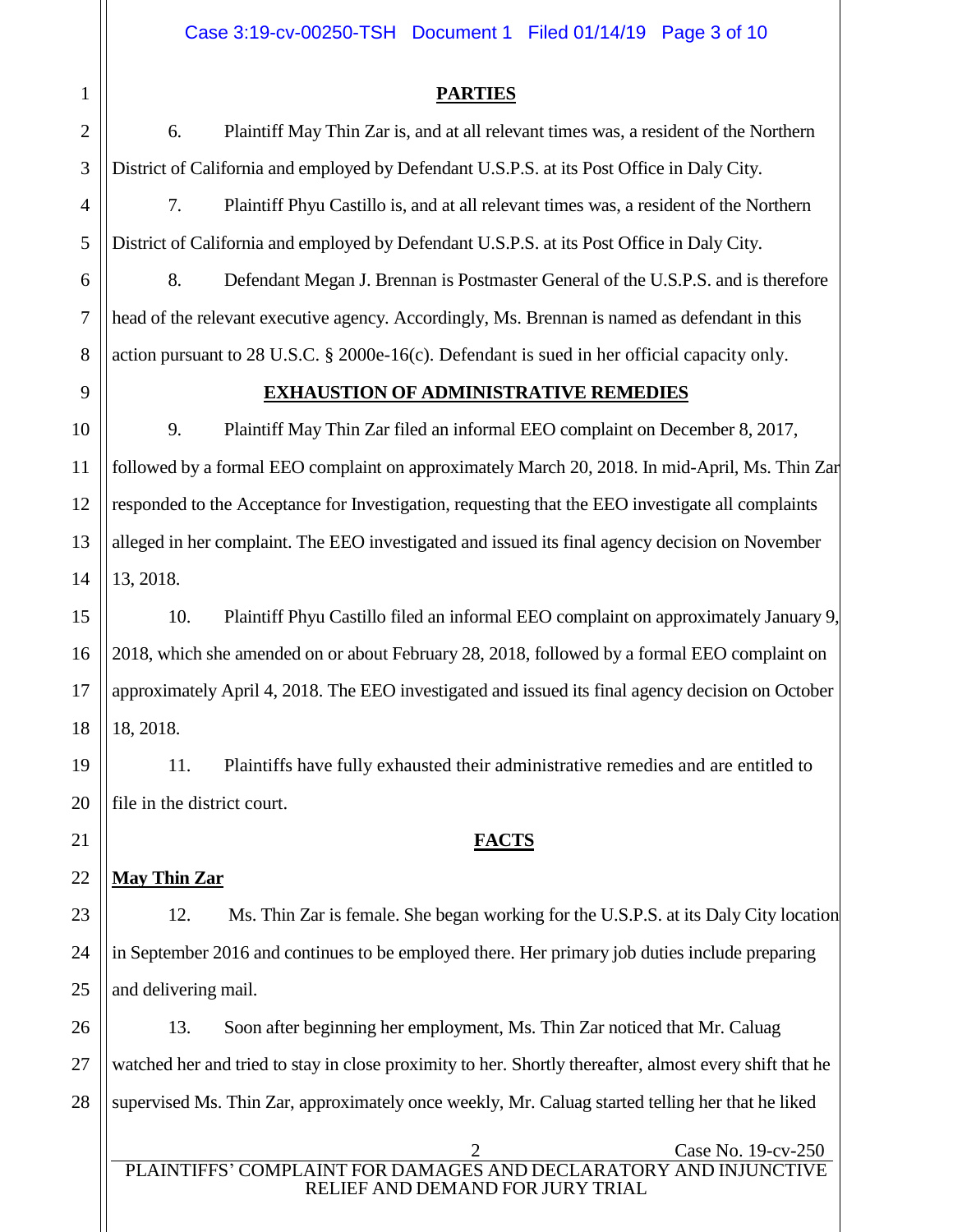### Case 3:19-cv-00250-TSH Document 1 Filed 01/14/19 Page 4 of 10

1 2 3 4 5 and loved her and wanted to go on a date with her. Ms. Thin Zar would tell Mr. Caluag that she was married, that she was not interested in him, and that she did not want a relationship with him. Ms. Thin Zar worried about being alone with Mr. Caluag and asked a coworker to stay with her at the end of their shift. On at least one occasion, Mr. Caluag asked the coworker to leave, so that he could drive Ms. Thin Zar home alone.

14. In early to mid-2017, the coworker that stayed with Ms. Thin Zar transferred to another office. Mr. Caluag began touching, sniffing, smelling, and kissing Ms. Thin Zar's hair and attempting to kiss her cheek during almost every shift that he supervised her. This was frightening and offensive to Ms. Thin Zar. Because of Mr. Caluag's conduct, Ms. Thin Zar asked other coworkers to wait for her at the end of their shift and leave with her. She told some of these coworkers that the reason for her request was that she did not want to be alone with Mr. Caluag, because he would try to touch or kiss her.

15. In around June 2017, Mr. Caluag asked Ms. Thin Zar to help him with a task in a private office. Because Mr. Caluag was Ms. Thin Zar's supervisor, she said yes. Once they were inside the office, he closed the door, restrained her, and kissed her. Ms. Thin Zar was terrified. She turned her head so that he could only kiss her cheek, yelled, struggled to get away, broke free, and ran out of the room.

16. Mr. Caluag started asking Ms. Thin Zar to go into private offices with him almost every shift that he supervised her, approximately once weekly. On one occasion, soon after the June attack, Mr. Caluag grabbed Ms. Thin Zar's wrist and tried to drag her back into a private office. Ms. Thin Zar yelled and struggled free, but injured her wrist in the process.

17. On or about October 29, 2017, Mr. Caluag waited for Ms. Thin Zar near the exit at the end of her shift. Ms. Thin Zar told Mr. Caluag that she wanted to go home, but Mr. Caluag came toward Ms. Thin Zar and grabbed her, wrapping his arms around her, kissing her aggressively with his tongue, causing her to fall down, and then falling on top of her. Through the entire incident, Ms. Thin Zar struggled to get away. Eventually, she escaped and left. Ms. Thin Zar reported this incident to her supervisor on or about the next day. She was afraid for her job, but believed that if

6

7

8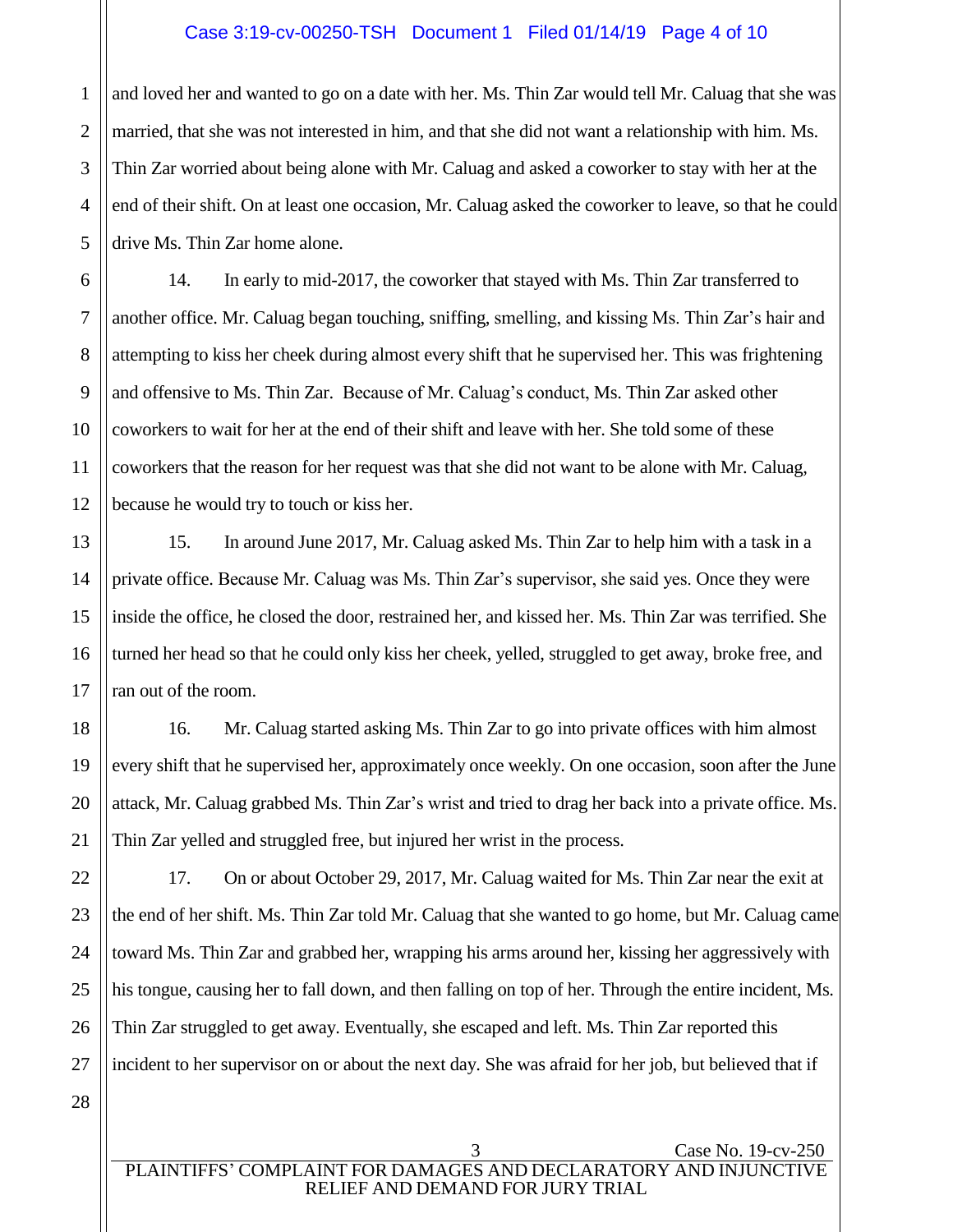### Case 3:19-cv-00250-TSH Document 1 Filed 01/14/19 Page 5 of 10

1 2 she did not do something, the sexual attacks against her would continue to escalate and Mr. Caluag would rape her.

18. After Ms. Thin Zar reported what had happened and her fear that Mr. Caluag would attack her, she continued to be required to work with him. Mr. Caluag would glare at her when he saw her around the office and laugh. This was frightening to Ms. Thin Zar and demonstrated that Mr. Caluag did not take her complaints seriously and that he was untouchable. Ms. Thin Zar is informed and believes that Mr. Caluag told her coworkers that she would be fired for reporting him. During the investigation of her complaint, management warned Ms. Thin Zar to "be careful" because Mr. Caluag had complained about her. Ms. Thin Zar continued working, afraid both for her safety and her job.

19. The trauma of the attacks and subsequent fear for her safety have caused Ms. Thin Zar to experience severe distress, for which she has sought medical care. Ms. Thin Zar felt humiliated and degraded by the sexual attacks and worries how they will impact how she is viewed in her community. Ms. Thin Zar continues to fear that Mr. Caluag will attack her while she is delivering the mail.

### **Phyu Castillo**

20. Ms. Castillo began working for the U.S.P.S. around 2001. By 2003, she transferred to the Daly City Post Office. Her primary job duties include preparing and delivering mail.

21. At the Daly City Post Office, Ms. Castillo worked with Mr. Caluag. When Mr. Caluag and Ms. Castillo were alone together, Mr. Caluag would leer at Ms. Castillo's breasts and make salacious comments like, "mmmmm," or "I want some of this," on about a weekly basis.

22. This continued through 2009, when Mr. Caluag's behavior escalated. He began touching Ms. Castillo and suggesting that they perform sexual acts together. Often, he would grab her hand and try to drag her into a bathroom or private space.

23. In or around 2016, Mr. Caluag became a supervisor. He became yet more aggressive, frequently commenting on Ms. Castillo's breasts and asking her for kisses.

24. In or around September 2017, Ms. Castillo approached Mr. Caluag to ask him about a union matter. In response, Mr. Caluag suggested that they go downstairs to smoke. When Ms.

### Case No. 19-cv-250 PLAINTIFFS' COMPLAINT FOR DAMAGES AND DECLARATORY AND INJUNCTIVE RELIEF AND DEMAND FOR JURY TRIAL

3

4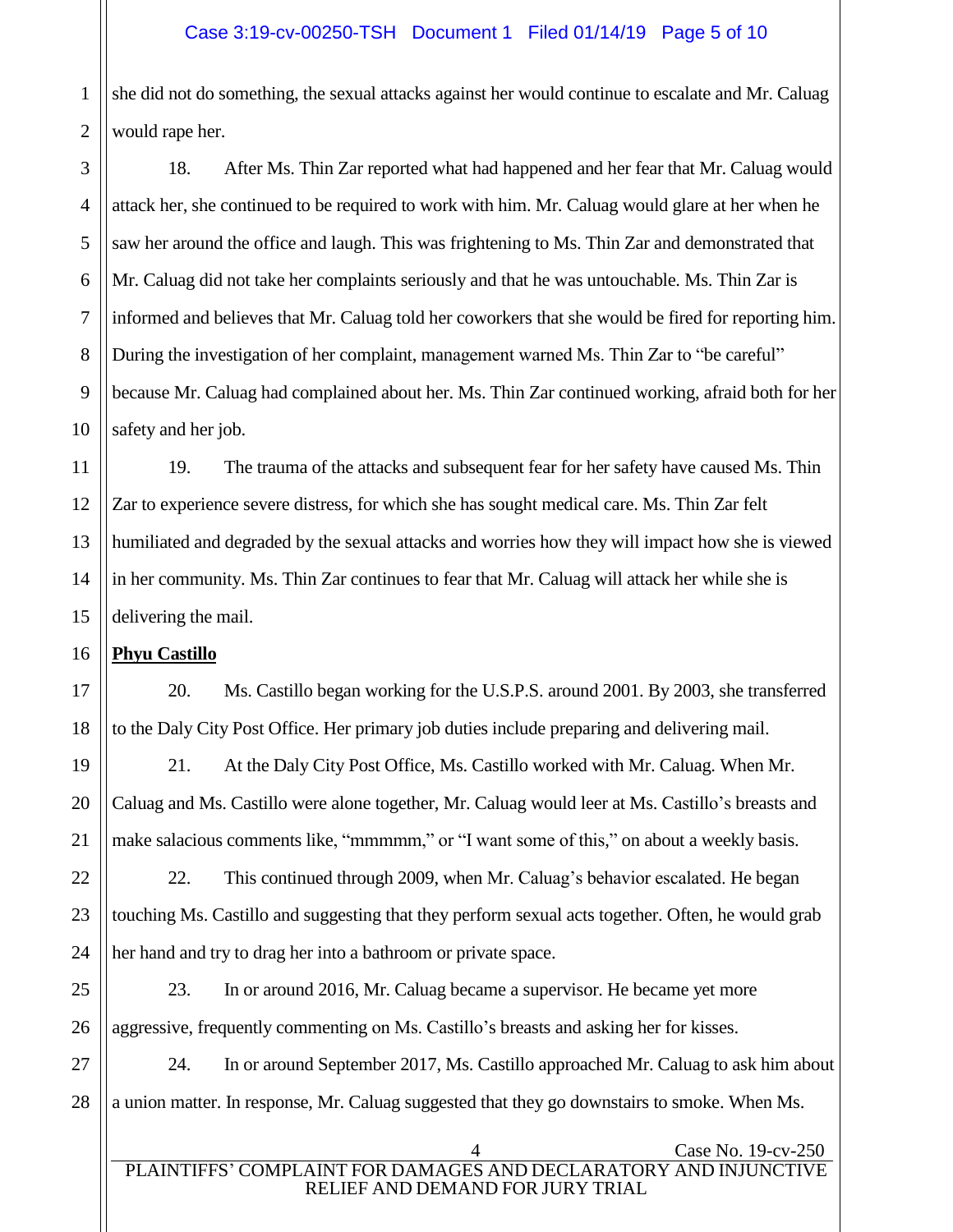### Case 3:19-cv-00250-TSH Document 1 Filed 01/14/19 Page 6 of 10

1 2 3 4 5 6 Castillo and Mr. Caluag got down the stairs and were isolated, Mr. Caluag grabbed her, pressed his erect penis against her body, held her, and tried to kiss her. Ms. Castillo struggled free, repeating, "No!" and escaped to the parking lot. At the time, Ms. Castillo was afraid to report Mr. Caluag, because he was a supervisor and had held positions of power at work and in the union. Mr. Caluag's abusive sexual behavior was open and notorious in the workplace for years and it appeared that U.S.P.S. took no effective actions to prevent or end it.

7 25. In November of 2017, Ms. Castillo learned that Mr. Caluag had assaulted her coworker, Ms. Thin Zar. Ms. Castillo was terrified for her own safety and that of her coworkers. Ms. Castillo reported what had happened to her to the Postmaster and explained that she did not feel safe at work.

26. Ms. Castillo continued to be required work shifts which could overlap with Mr. Caluag's. When he saw her, Mr. Caluag glared or stared at Ms. Castillo. Ms. Castillo learned that Mr. Caluag had told other U.S.P.S. employees and supervisors that he felt sorry for Ms. Castillo and that Ms. Castillo had only reported him to get out of having to work. There appeared to be no consequences for this retaliatory conduct. Ms. Castillo felt afraid for her safety and reported Mr. Caluag's statements to the Postmaster Charles Bolton.

27. The trauma of the attacks and subsequent fear for her safety have caused Ms. Castillo to experience severe distress, for which she has sought medical care. Ms. Castillo felt humiliated and degraded by the attack. Ms. Castillo continues to fear that Mr. Caluag will attack her while she is delivering the mail.

28. Upon information and belief, Mr. Caluag has sexually assaulted and harassed other female U.S.P.S. employees. Despite multiple women, including Plaintiffs, coming forward at great risk to themselves and describing the sexual attacks against them, the U.S.P.S. has refused to take prompt or effective action, brushing off the sexual assaults, requiring Plaintiffs to work with Mr. Caluag, and refusing to take adequate actions to address the harassment and discrimination against Plaintiffs. The U.S.P.S. keeps Mr. Caluag working in positions of actual or perceived authority where he has access to women he can exploit and abuse in the workplace.

28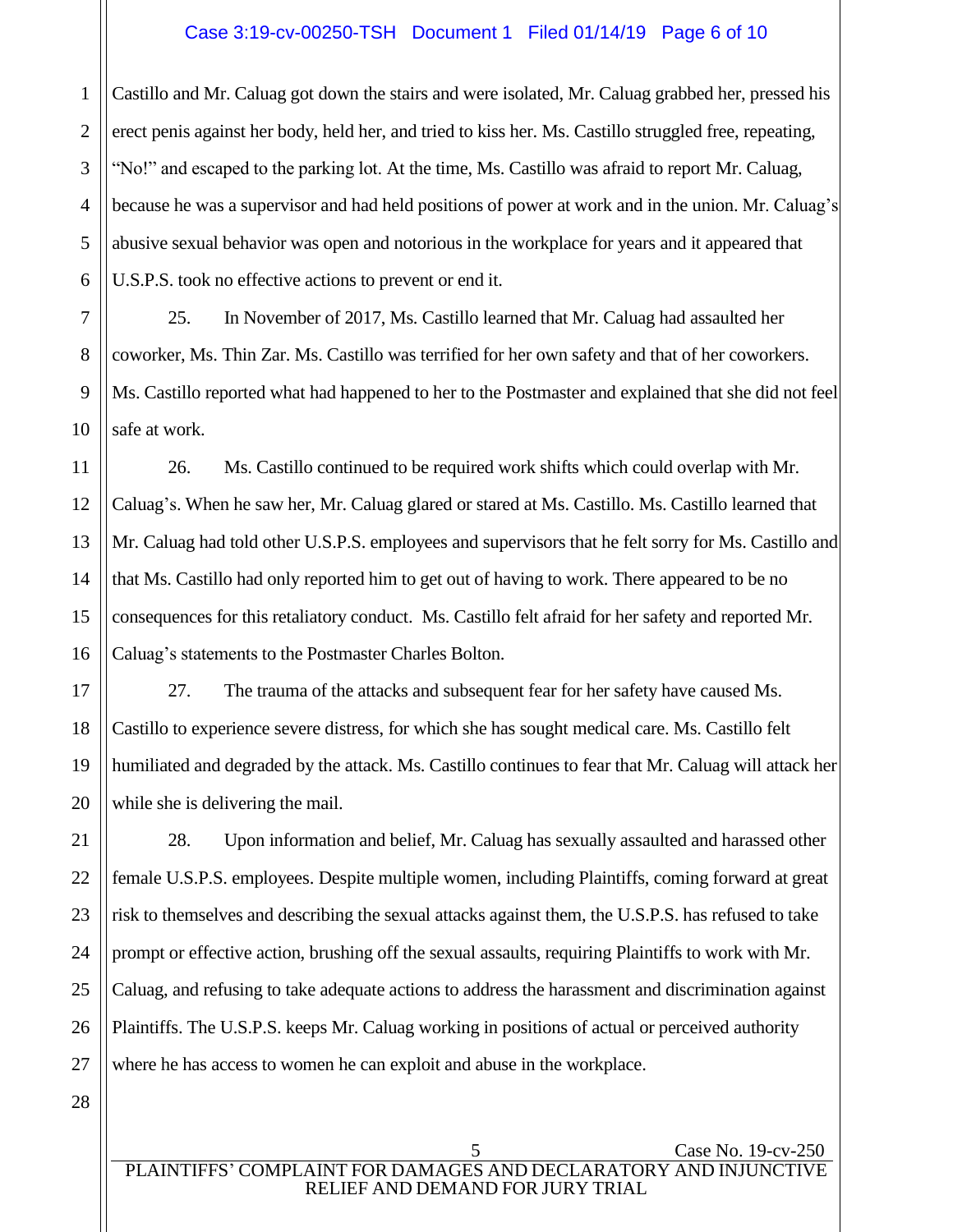### **FIRST CLAIM FOR RELIEF Sexual Harassment and Sex Discrimination (Title VII, 42 U.S.C. §§ 2000e, et. seq.) [On Behalf of Both Plaintiffs]**

29. Plaintiffs incorporate by reference each and every allegation contained in the preceding paragraphs as though fully stated here.

30. Title VII prohibits Defendant U.S.P.S. from discriminating against any employee on the basis of sex. Discrimination on the basis of sex includes sexual harassment.

31. In perpetrating the above-described acts and omissions, Defendant, its agents, servants, and/or employees, engaged in unlawful sexual harassment and discrimination in violation of Title VII.

32. Defendant, its agents, and employees engaged in targeted harassment against Plaintiffs because of their sex. Defendant subjected Plaintiffs to unwelcome sexual comments and sexual attacks and acts that were terrifying, humiliating, harmful, and degrading. Mr. Caluag's sexual harassment caused Plaintiffs pain, stress, and anxiety. Plaintiffs obtained medical care for these conditions. The above-mentioned unwelcomed acts were severe or pervasive and created a hostile work environment for Plaintiffs.

33. Plaintiffs perceived the working environment to be abusive or hostile, which caused Plaintiffs sufficient stress and anxiety to require medical care.

34. Because Mr. Caluag acted as Plaintiffs' supervisor, U.S.P.S. is strictly liable for Mr. Caluag's sexual harassment of Plaintiffs.

35. Additionally, U.S.P.S. knew or should have known of Mr. Caluag's sexual harassment and the resulting hostile work environment, but nevertheless failed to take prompt and effective remedial action. Accordingly, U.S.P.S. is liable for Mr. Caluag's sexual harassment even if he was not acting as a supervisor. Plaintiffs were harmed because of the foregoing described conduct of Defendant, which was a substantial factor in causing Plaintiffs harm.

36. As a direct and proximate result of the actions alleged herein, Plaintiffs have and will suffer damages including, but not limited to pain, suffering, humiliation, shame, anxiety,

1

2

3

4

5

6

7

8

9

10

11

12

13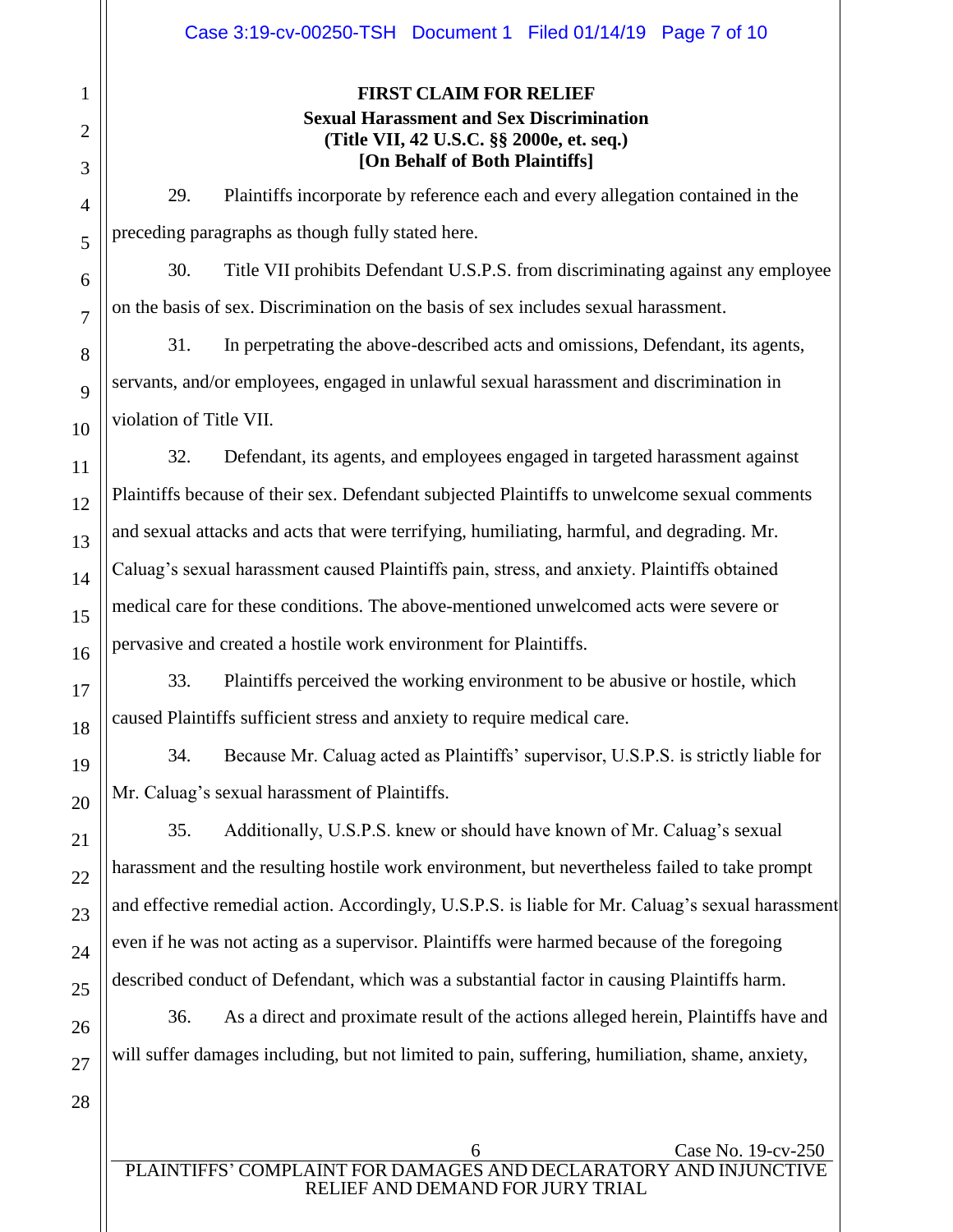1 embarrassment, mortification, hurt feelings, physical harm, and emotional distress, all in an amount to be proven at trial.

37. Plaintiffs are entitled to statutory attorneys' fees and costs, and other appropriate relief as determined by this court.

### **SECOND CLAIM FOR RELIEF Retaliation (Title VII, 42 U.S.C. §§ 2000e, et seq.) [On Behalf of Both Plaintiffs]**

38. Plaintiffs incorporate by reference each and every allegation contained in the preceding paragraphs as though fully stated here.

39. Title VII prohibits Defendant from retaliating against any employee because she engaged in a protected activity. Resisting and/or complaining of sexual harassment is a protected activity under Title VII.

40. Defendant and its agents, servants, and/or employees, engaged in unlawful retaliation in violation of Title VII.

41. Plaintiffs engaged in protected activity by resisting and complaining of sexual harassment and requesting to be protected from Mr. Caluag.

42. Defendant, its agents, and/or employees retaliated against Plaintiffs on the basis of their protected activity, and took material and adverse employment actions against them, including by creating and permitting a hostile work environment and requiring Plaintiffs to continue to work with Mr. Caluag even after they described sexual attacks against them that rise to the level of sexual assault and explained their fears of further attacks. U.S.P.S. led Plaintiffs to believe that Mr. Caluag was untouchable, and that they would never be able to safely work again. Mr. Caluag was permitted to spread gossip after Plaintiffs complained of harassment which caused Plaintiff Thin Zar to fear for her job and humiliated Ms. Castillo. Defendant failed to take effective remedial action such that the Defendant's action would deter a reasonable employee in the same situation from making a complaint.

43. As a direct and proximate result of the actions alleged herein, Plaintiffs have and will suffer damages including, but not limited to, pain, suffering, humiliation, shame, anxiety,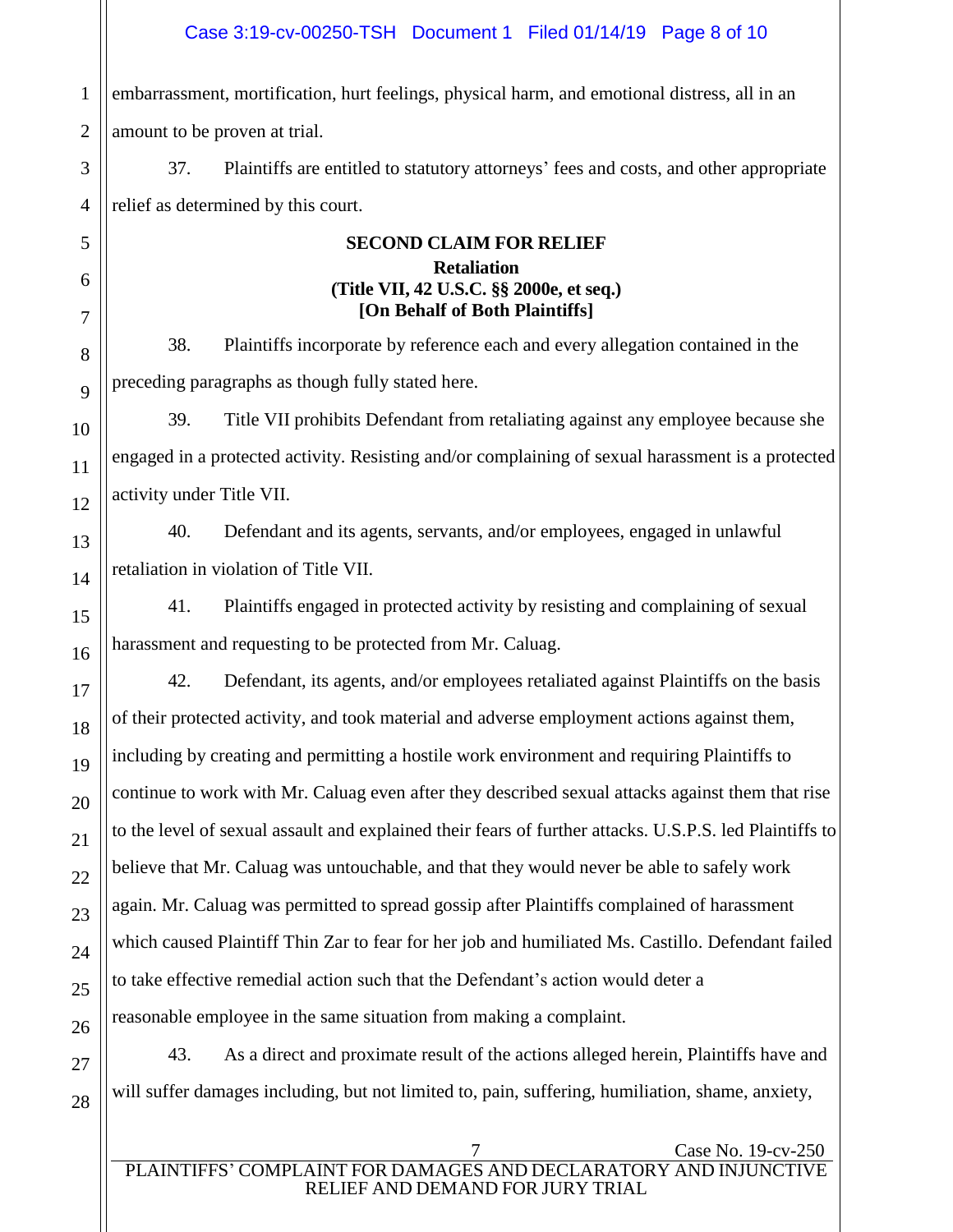1 2 embarrassment, mortification, hurt feelings, physical harm, and emotional distress, all in an amount to be proven at trial.

3 4 44. Plaintiffs are entitled to statutory attorneys' fees and costs, and other appropriate relief as determined by this court.

### **INJUNCTIVE RELIEF**

6 7 45. Plaintiffs incorporate by reference each and every allegation contained in the preceding paragraphs as though fully stated here.

46. Plaintiffs seek an injunction that prohibits the U.S.P.S. from assigning Mr. Caluag to any facility at which Plaintiffs are working, and that requires the U.S.P.S. to take all steps necessary to protect Plaintiffs and other female employees from sexual harassment and discrimination by Mr. Caluag.

12 13 47. Plaintiffs seek effective training that addresses sexual assault, sexual harassment, sexual discrimination, and retaliation in the workplace.

14 15 48. No previous application for injunctive relief sought herein has been made to this Court.

16 17 49. If this Court does not grant the injunctive relief sought herein, Plaintiffs will be irreparably harmed.

18 19 50. No plain, adequate, or complete remedy at law is available to Plaintiffs to redress the wrongs addressed herein.

20

21

22

5

8

9

10

11

## **DECLARATORY RELIEF**

51. Plaintiffs incorporate by reference each and every allegation contained in the preceding paragraphs as though fully stated here.

23 24 25 26 52. An actual controversy has arisen and now exists relating to the rights and duties of the parties herein in that Plaintiffs contend that Defendant violated their rights not to be subjected to sexual harassment and retaliation. On information and belief, Defendant denies these allegations. Declaratory relief is therefore necessary and appropriate.

27 28 53. Plaintiffs seek a judicial declaration of the rights and duties of the respective parties.